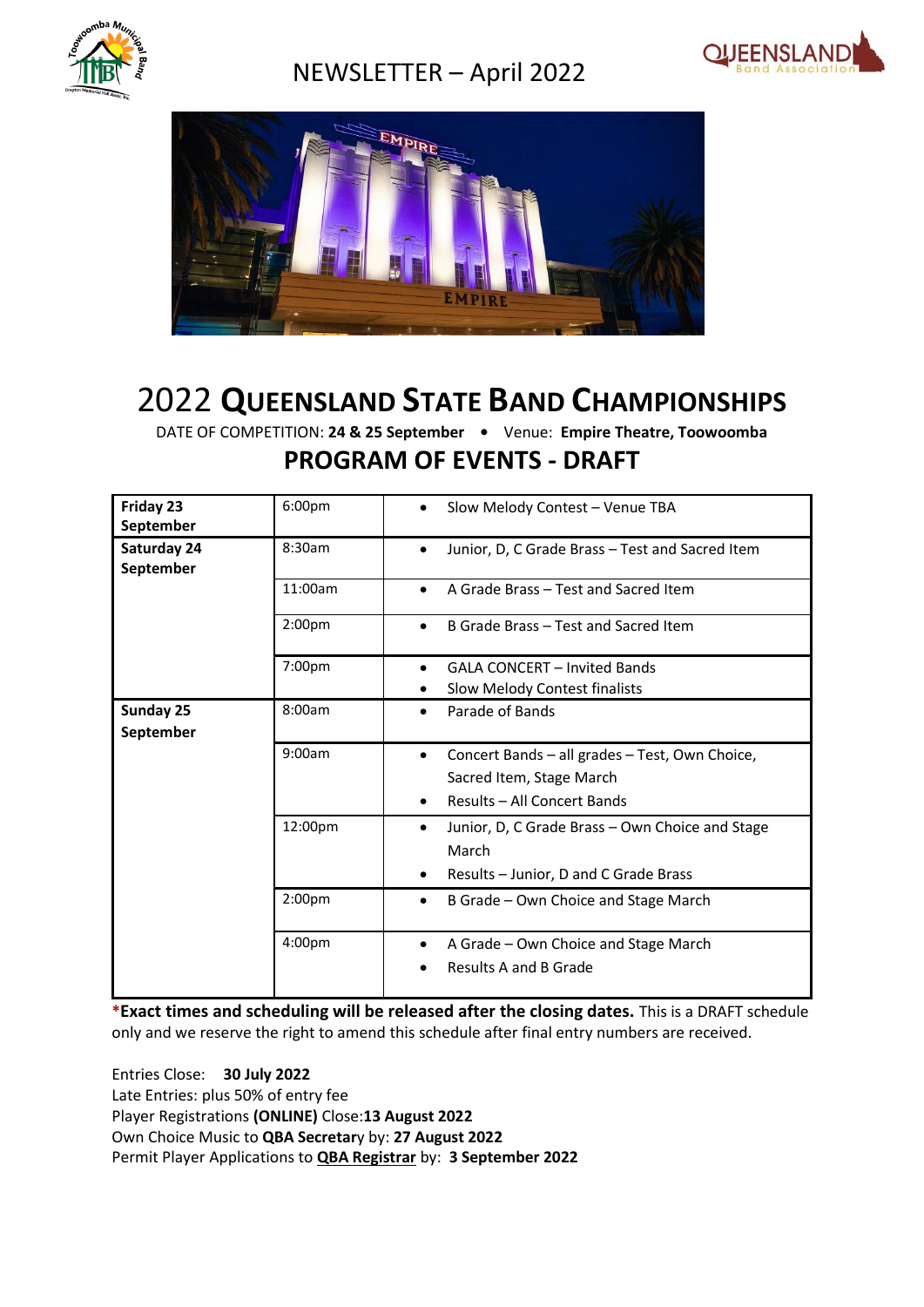

NEWSLETTER – April 2022





### **CBD Map**